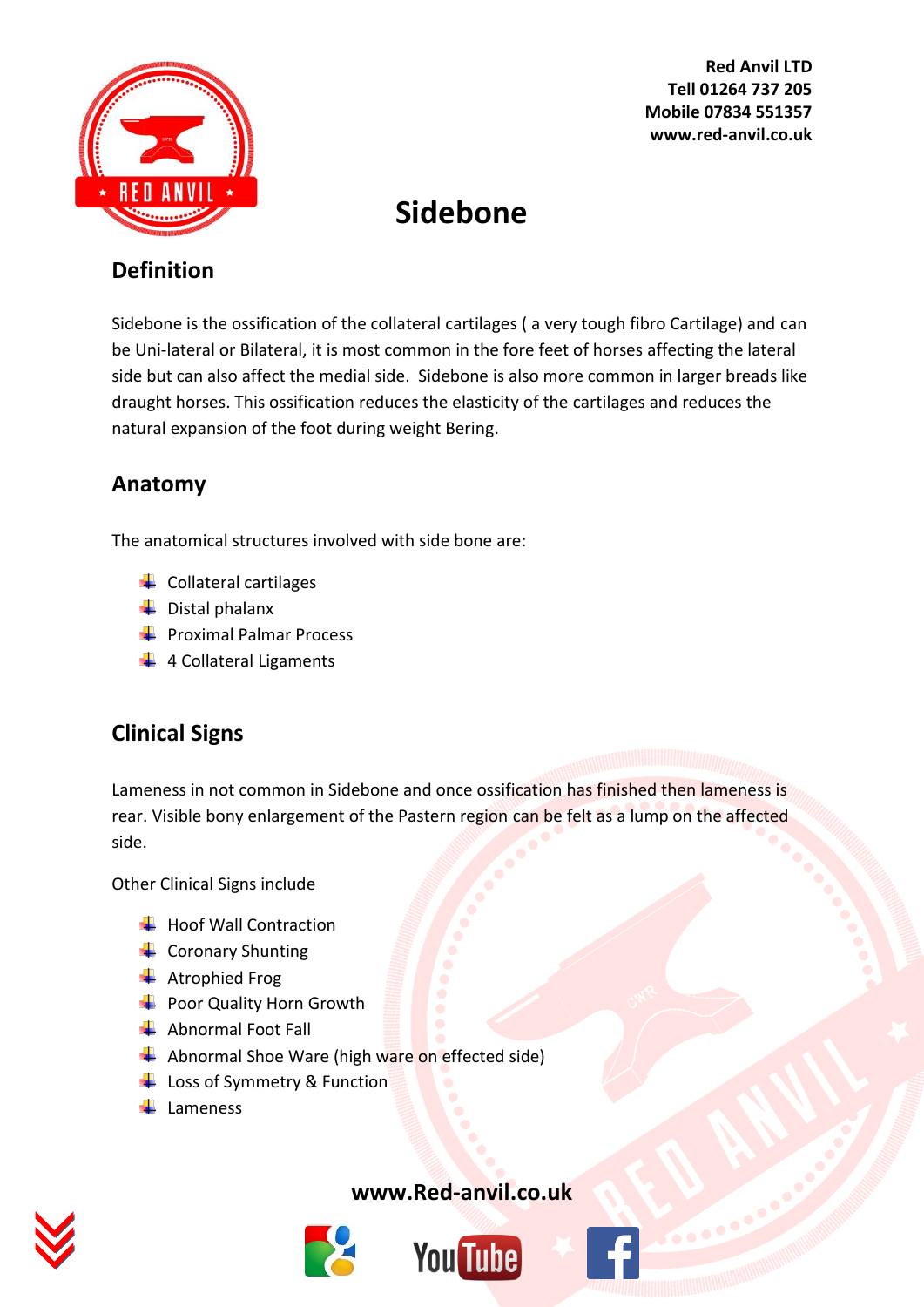

**Red Anvil LTD Tell 01264 737 205 Mobile 07834 551357 www.red-anvil.co.uk**

#### **Causes**

The True cause of Sidebone is unclear. There are however some factors that can contribute to its development.

- $\leftarrow$  Ossification due to age
- $\blacktriangleright$  Direct Trauma due to concussion from road work
- $\leftarrow$  Poor Foot Balance
- $\pm$  Toe out Conformation

### **Diagnosis**

The observation of the clinical signs can give an indication of Sidebone and can be confirmed with the use of radiographs. This can show the extent of the ossification and if the Medial/Lateral cartilages are involved. Nerve Blocks can also be used in the diagnosis

### **Treatment**

#### **Veterinary**

Veterinary treatment involves NSAID for the initial treatment.

#### **Farriery**

Farrier treatment involves achieving a level foot fall and promoting expansion of the heels this is done by matching shoe ware and nailing no further back than the widest part of the foot. A good foot trim is essential with correct Medial/Lateral Dorsal/Palmar balance.

#### **Shoe choice**

A wide web shoe with a rolled toe, with the use of an anti-concussion pads can also help reduce concussion through the distal phalanx.



**[www.Red-anvil.co.uk](http://www.red-anvil.co.uk/)**